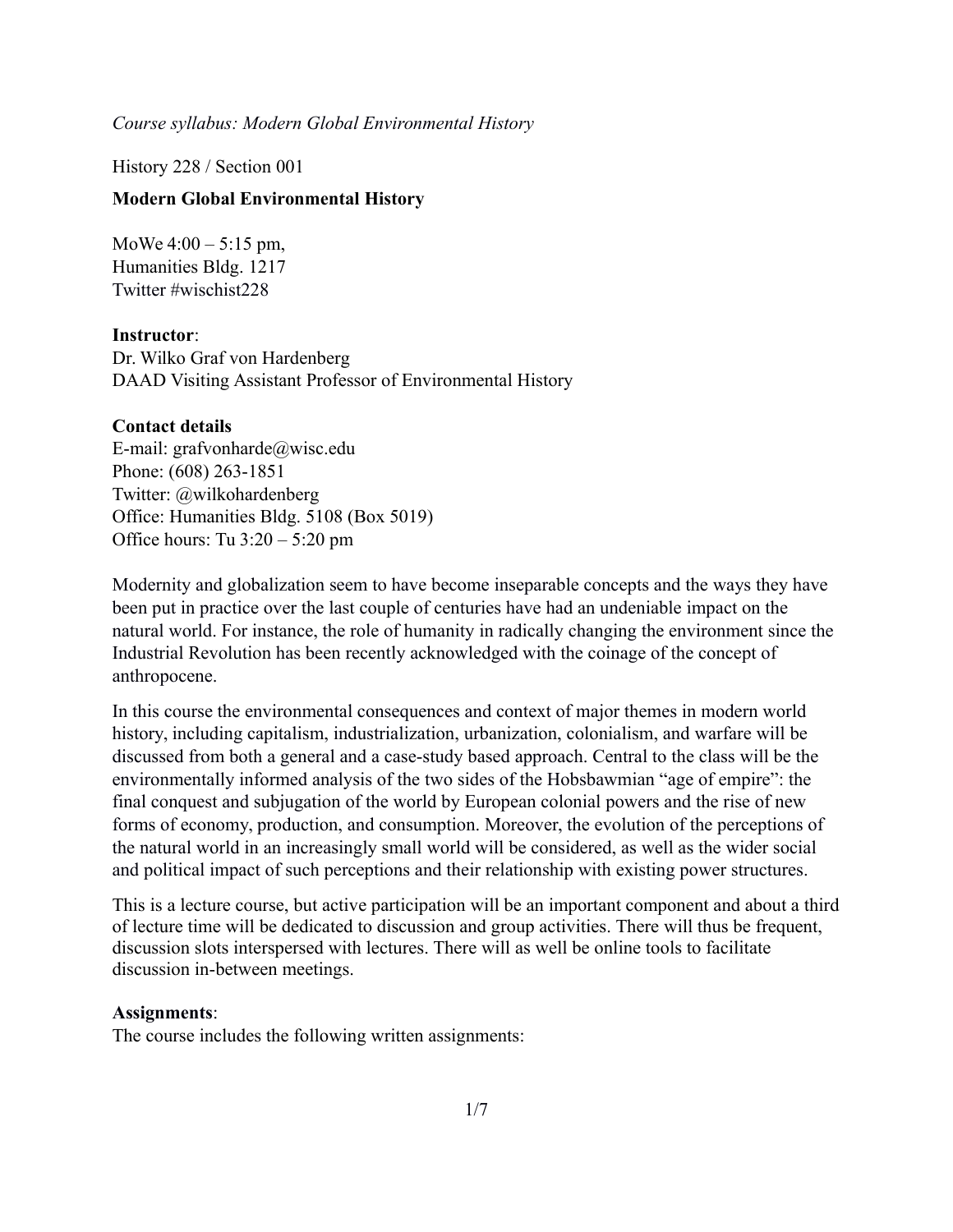- − "Places & Events" mini-essays
- − Mid-term take-home exam
- − Final take-home exam

You will also be graded for participation. Both in-class and online participation will be evaluated for this grade. Come to class ready to discuss the assigned readings. On occasion you will be asked to write down a question about the readings while in class and to attempt to answer one of your colleagues' questions.

#### *Mid-term exam*

For mid-term there will be a take-home exam. Questions will be distributed on Monday 3 March. Answers are expected by Friday 7 March at 1pm in the Learn@UW dropbox. The questions will cover topics discussed in weeks 1-7 and require the students to make links between the course's different components, assigned readings, and lecture notes. Further details and guidelines will be distributed in due time.

## *Places & Events*

"Places & Events" are part of the Environment & Society Portal [\(www.environmentandsociety.org/p](http://www.environmentandsociety.org/map)laces-events). They are very short summaries of environmentally significant places or events, with supporting information. They appear on the Portal's map and timeline.

Up to 25 pts will be assigned for 5 short "Places  $& Events$ " mini-essays (5 pts each). These should be written following the Portal's guidelines (see below), and each include **one** copyright cleared image, at least **two** further readings, possibly **one** related link, and all further required metadata. As stated in the guidelines the text should be not longer than **150** words, plus a summary of up to 50 words. The full guidelines are available at this link: [www.environmentandsociety.org/places-events/guidelines-contributors.](http://www.environmentandsociety.org/places-events/guidelines-contributors)

Explore the Portal's map or timeline to discover places and events that have not yet been covered (please avoid doubles). Let inspire yourself by the weekly readings and lectures to fill the gaps. This is a research intensive assignment, since it requires to go beyond in-class readings, exploring references and quotations, to make a historiographically sound description of places and events in modern global environmental history. Start early! I will be available during office hours to discuss topics.

There is the possibility that these mini-essays might be published on the Environment  $\&$  Society Portal, with full credits to the students, but a final decision on this will be taken independently by the Portal team. I'll forward the best entries to the Portal team after having graded them. Please let me know if you do **not** want your mini-essays to be considered for online publication.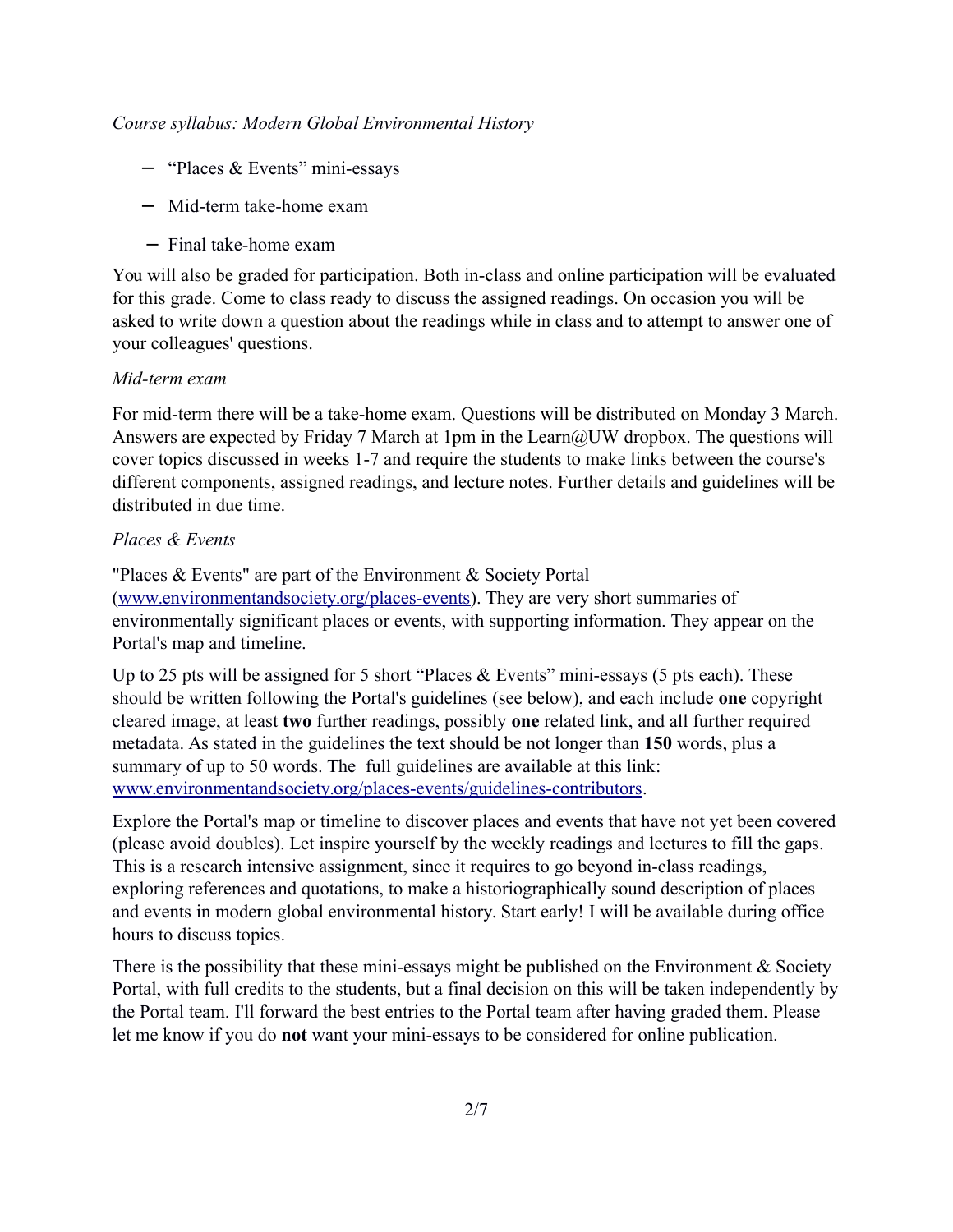The mini-essays are due on 23 Apr 2014 before class starts. Please upload the mini-essays in one file to the Learn@UW dropbox. Entries should be submitted in a modifiable format: any text, Windows, Libre/OpenOffice format works.

## *Final exam*

Also the final will be a take-home exam. Questions will be distributed on the last day of class. Exams are due in the Learn@UW dropbox by Friday 14 May at 12:05pm. The questions will cover topics discussed in weeks 8-15 and require the students to make links between the course's different components, assigned readings, and lecture notes. Further details will be given in due time.

## **Grading**

Letter grades will be converted from a 100-point scale. The following conversion chart applies:

- 93-100 = A;
- $88-92 = AB$ ;
- $83-87 = B$ ;
- $78-82 = BC$ ;
- $70-77 = C$ ;
- $60-69 = D$ ;
- $\bullet$  59-below = F.

Grades per coursework will be broken down following this rubric:

| - Participation     |            | 20 pts |
|---------------------|------------|--------|
| - Mid-term          | Due Mar 7  | 25 pts |
| $-$ Places & Events | Due Apr 23 | 25 pts |
| $-$ Final exam      | Due May 14 | 30 pts |

## **Required books**

- Guha, Ramachandra. *Environmentalism: A Global History*. Longman World History Series. New York: Longman, 2000.
- Hobsbawm, E. J. *The Age of Empire, 1875-1914*. New York: Vintage, 1989.
- McNeill, J. R., John Robert McNeill, and Paul Kennedy. *Something New Under the Sun: An Environmental History of the Twentieth-Century World*. W. W. Norton & Company, 2001.
- Scott, James. *Seeing like a State: How Certain Schemes to Improve the Human Condition Have Failed*. New Haven: Yale University Press, 1998.

All other articles and book chapters will be available online or are easily retrievable via [library.wisc.edu/#articles.](http://library.wisc.edu/#articles)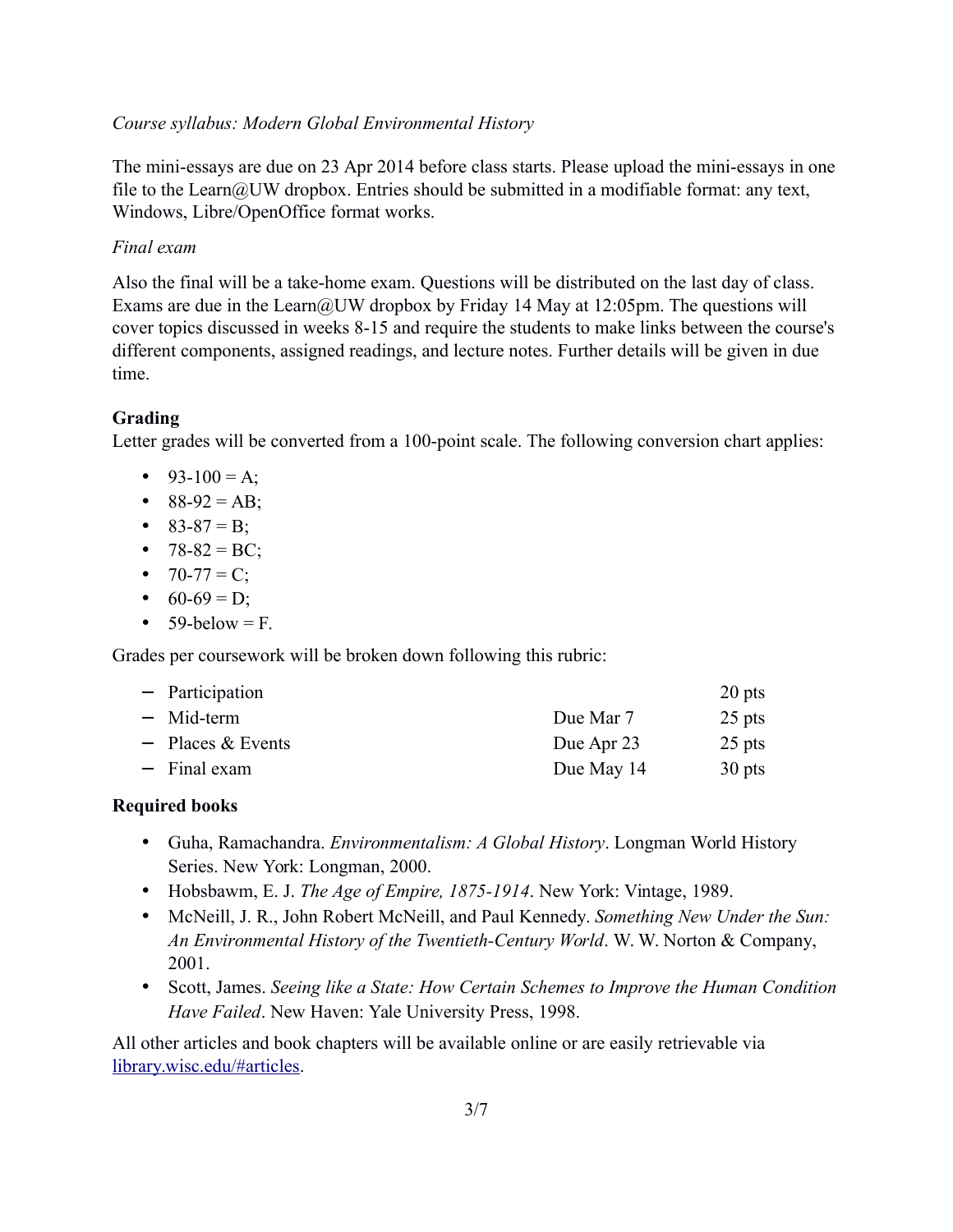## **Course policies:**

*Attendance:* Attending classes is the student's responsibility and attendance will not be taken. This class has a discussion component and your involvement is essential for the course to reach its pedagogical goals. As a reminder: just showing up to class is necessary, but not sufficient, to gain grades for participation.

According to campus wide rules on religious observance I invite you, nonetheless, to notify me within the first two weeks of class of the specific dates for which you request relief for religious observance, since these may affect your ability to respect the assignments' deadlines.

*Reading assignments:* Reading the book chapters and articles given in the course schedule before classes is expected. These texts are the core materials of the course and will allow you to participate actively in discussion: their reading will affect your participation grade and is essential for a successful completion of written assignments.

*Academic integrity:* In any written assignment it is necessary to acknowledge and fully quote your sources and references. You should NEVER attribute to yourself, or give the impression that you are attributing to yourself, the words and phrasing of others. Plagiarism is an unacceptable ethical infraction and can lead to serious consequences. For further information on how to avoid plagiarism please refer to the Writing Center webpages: [writing.wisc.edu/Handbook/QuotingSources.html](http://writing.wisc.edu/Handbook/QuotingSources.html)

*Communication:* E-mails will be answered only on weekdays 10am-3pm. If you have any questions that require a longer answer please drop by during office hours or arrange a meeting. You may as well use the course hashtag #wischist228 for questions of interest to the whole class. In e-mails please always use a subject line and clarify which course you have a question about.

*Submitting Work:* All written assignments must be submitted electronically by the given deadline on the Learn $@UW$  dropbox. The filename should be formatted in the following way: [YourSurname]\_[AssignmentName].[doc/txt/odt] (e.g. Hardenberg\_PlacesEvents.odt)

The student's name, assignment title, and submission date should appear clearly on top of the paper. Formatting should be 12pt font, double spacing, 1 inch margins. Pages should be numbered. Text should be thoroughly proofread. Formatting, grammar, and syntax will be graded.

If your written assignments are submitted late they will receive a reduced grade (1 point for each day of delay). No late submissions will be accepted for the final essay.

*Modifications to Syllabus:* The syllabus may be subject to changes. Reasonable notice will be given.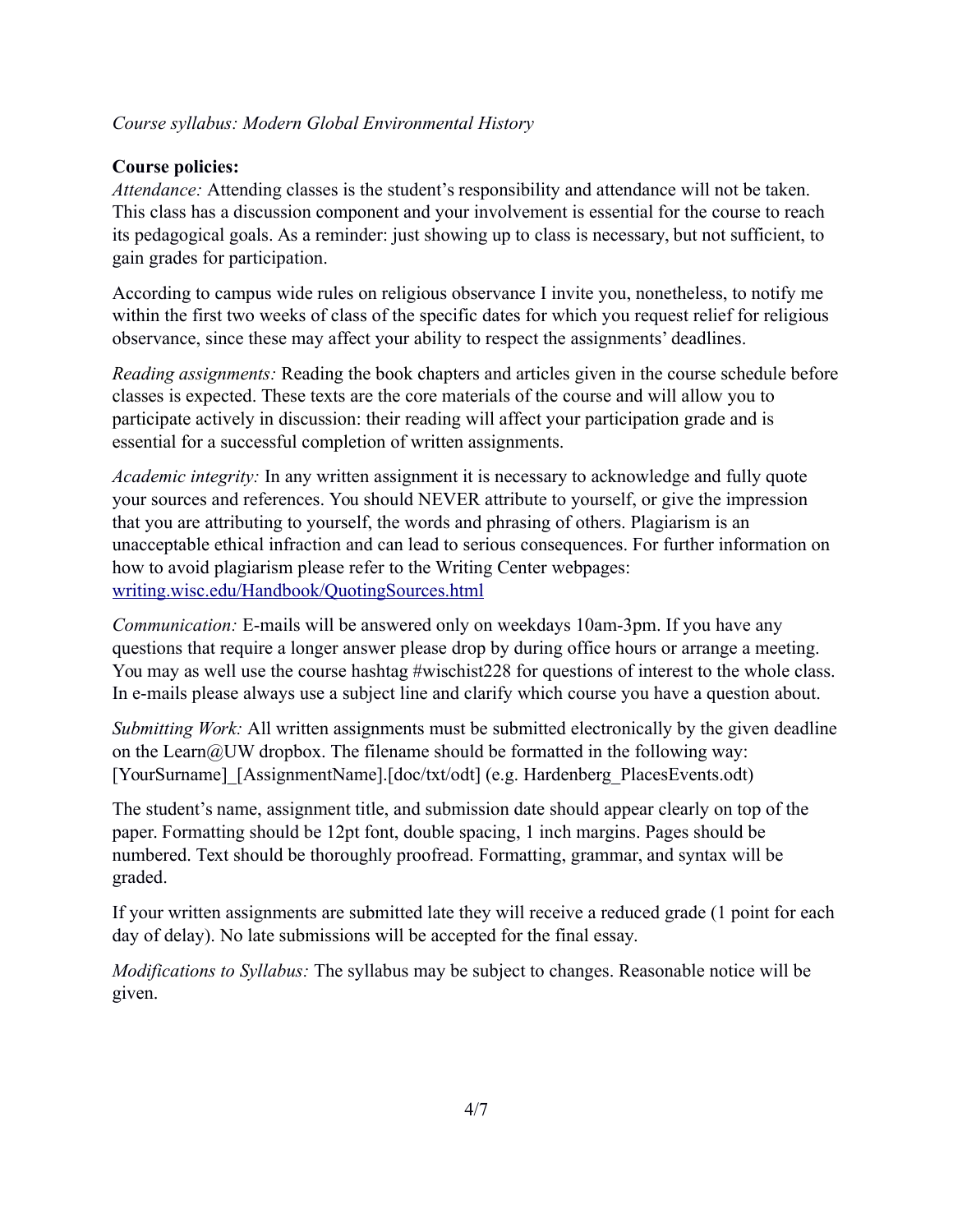## **Course Schedule**

**Week 1 –** 22 Jan 2014 – *Introduction of course and presentation of the syllabus* 

• McNeill, J. R. "Observations on the Nature and Culture of Environmental History." *History and Theory* 42, no. 4 (December 1, 2003): 5–43.

**Week 2 –** 25 and 27 Jan 2014 – *A long age of empire*

• Ch. **2**, **3**, **12** and **13** of Hobsbawm, *The Age of Empire*

**Week 3 –** 3 and 5 Feb 2014 – *Modernizing nature*

• Ch. **1**, **3**, **6** and **8** of Scott, *Seeing Like a State*

*On 5 Feb Dr. Bradley Skopyk will give a guest lecture.*

**Week 4 –** 10 and 12 Feb 2014 – *The making of the Third World*

• **Part Three** "The Political Ecology of Famine" in Davis, Mike. *Late Victorian Holocausts: El Niño Famines and the Making of the Third World*. New York: Verso, 2002.

**Week 5 –** 17 and 19 Feb 2014 **–** *Industrialization and energy transitions*

- **Introduction** of Landes, David S. *The Unbound Prometheus: Technological Change and Industrial Development in Western Europe from 1750 to the Present*. 2. ed. repr. Cambridge: Cambrdige University Press, 2005 [Orig. ed. 1969]
- Gales, Ben, Astrid Kander, Paolo Malanima, and Mar Rubio. "North versus South: Energy Transition and Energy Intensity in Europe over 200 Years." European Review of Economic History 11, no. 2 (August 1, 2007): 219–253. doi:10.1017/S1361491607001967.
- Ch. **10** of McNeill, *Something New Under the Sun*

**Week 6 –** 24 and 26 Feb 2014 *– Resource use and colonialism*

- Ch. **2** of McNeill, *Something New Under the Sun*
- **Introduction** and Ch. **5** "The Tropical Cost of the Automotive Age: Corporate Rubber Empires and the Rainforest" in Tucker, Richard P. *Insatiable Appetite: The United States and the Ecological Degradation of the Tropical World*. Berkeley, CA: University of California Press, 2000.

**Week 7 –** 3 and 5 Mar 2014 – *Water: consumption, pollution, irrigation, power*

- Ch. **5** and **6** of McNeill, *Something New Under the Sun*
- Worster, Donald, "The Flow of Empire: Comparing Water Control in the United States and China," RCC Perspectives 2011, no 5, <http://www.environmentandsociety.org/node/5586>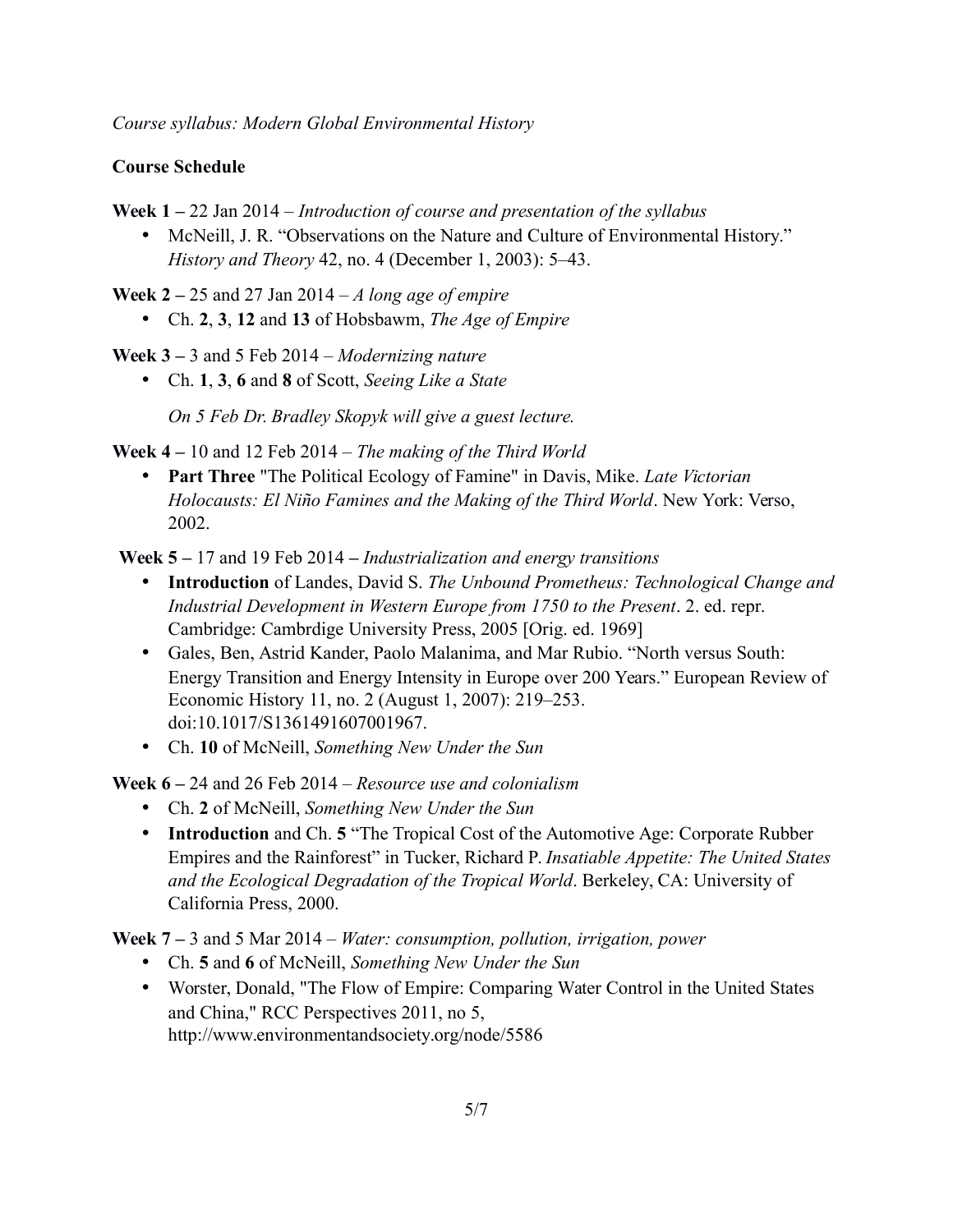## **Mid-term exam due on 7 Mar at 1pm.**

**Week 8 –** 10 and 12 Mar 2014 – *Environments of war*

- The following essays in Tucker, Richard P., and Edmund Russell, eds. *Natural Enemy, Natural Ally: Toward an Environmental History of Warfare*. 1st ed. Corvallis: Oregon State University Press, 2004.
	- Roger S. Levine, "'African Warfare in all its Ferocity': Changing Military Landscapes and Precolonial and Colonial Conflict in Southern Africa"
	- Richard P. Tucker, "The World Wars and the Globalization of Timber Cutting"
	- William M. Tsutsui, "Landscapes in the Dark Valley: Toward an Environmental History of Wartime Japan"
- And the following in Closmann, Charles E. *War and the Environment. Military Destruction in the Modern Age*. College Station: Texas A & M University Press, 2009.
	- Dorothee Brantz, "*Environments of Death*: Trench Warfare on the Western Front, 1914-1918"
	- John R. McNeill & David S. Painter, "The Global Environmental Footprint of the U.S. Military: 1789-2003"

# **Spring break**

**Week 9 –** 24 and 26 Mar 2014 – *Changing air: smoke, pollution, climate*

- Ch. **3** and **4** in McNeill, *Something New Under the Sun*
- Brimblecombe, Peter. "The Globalization of Local Air Pollution." *Globalizations* 2, no. 3 (2005): 429–441. doi:10.1080/14747730500368114.

**Week 10 –** 31 Mar and 2 Apr 2014 – *Population, urbanization, and waste regimes*

- "The Role of Urbanization in Environmental History" in Hays, Samuel P. *Explorations in Environmental History: Essays*. Pittsburgh, PA: University of Pittsburgh Press, 1998,
- Cooper, Tim. "Recycling Modernity: Waste and Environmental History: Waste and Environmental History." *History Compass* 8, no. 9 (September 2, 2010): 1114–1125. doi:10.1111/j.1478-0542.2010.00725.x.
- Goldewijk, Kees Klein. "Three Centuries of Global Population Growth: A Spatial Referenced Population (Density) Database for 1700-2000." *Population and Environment* 26, no. 4 (March 1, 2005): 343–367.

**Week 11 –** 7 and 9 Apr 2014 – *Germs, plants, animals*

- Ch. **7** and **8** of McNeill, *Something New Under the Sun*
- **Introduction** of Gissibl, Bernhard, Sabine Höhler, and Patrick Kupper. *Civilizing Nature: National Parks in Global Historical Perspective*. Oxford: Berghahn Books, 2012.